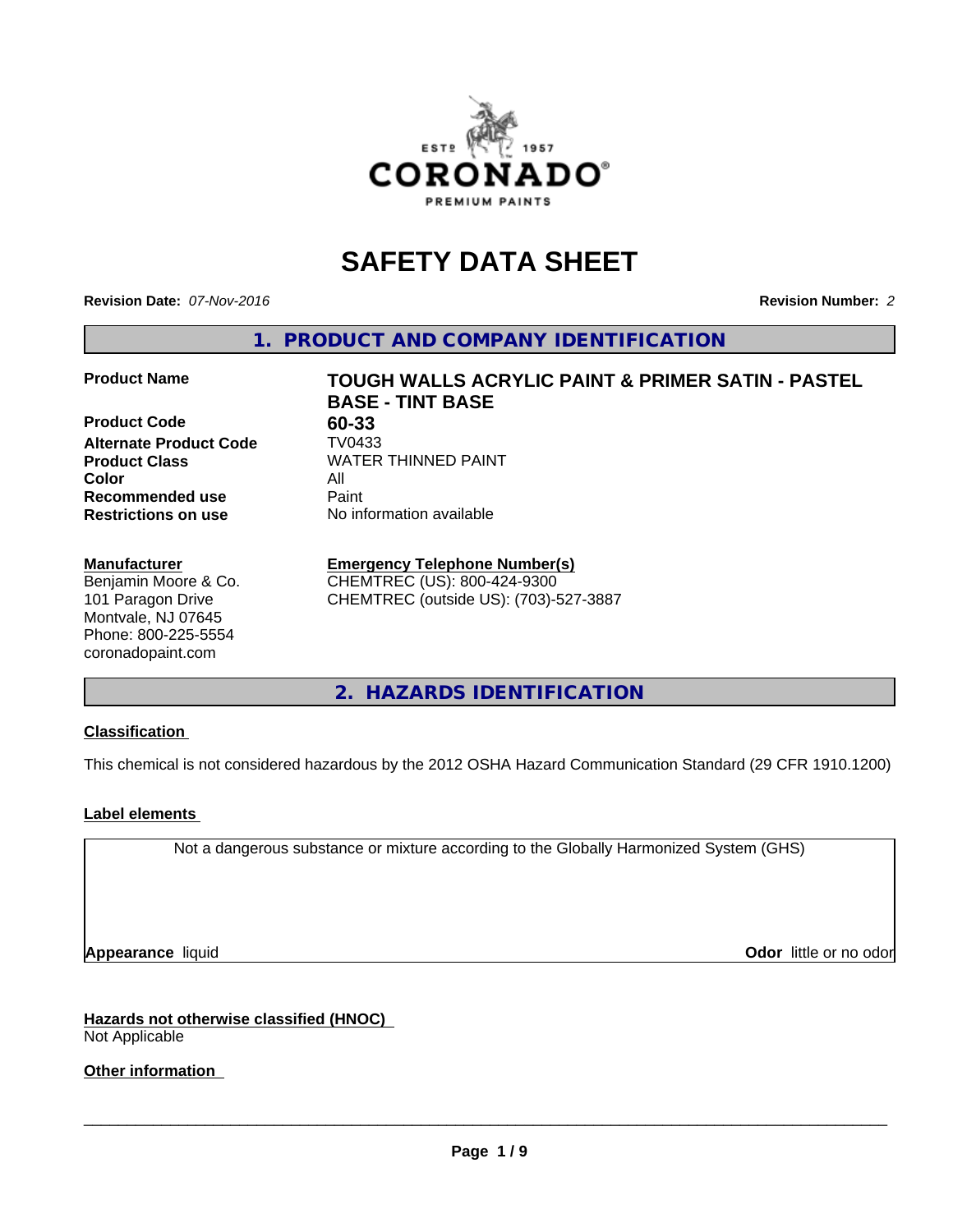No information available

# **3. COMPOSITION INFORMATION ON COMPONENTS**

\_\_\_\_\_\_\_\_\_\_\_\_\_\_\_\_\_\_\_\_\_\_\_\_\_\_\_\_\_\_\_\_\_\_\_\_\_\_\_\_\_\_\_\_\_\_\_\_\_\_\_\_\_\_\_\_\_\_\_\_\_\_\_\_\_\_\_\_\_\_\_\_\_\_\_\_\_\_\_\_\_\_\_\_\_\_\_\_\_\_\_\_\_

| <b>Chemical Name</b> | <b>CAS-No</b> | Weight % (max) |
|----------------------|---------------|----------------|
| Titanium dioxide     | 13463-67-7    |                |
| _imestone            | 1317-65-3     |                |
| Kaolin               | 332-58-7      |                |

|                                                  | 4. FIRST AID MEASURES                                                                              |
|--------------------------------------------------|----------------------------------------------------------------------------------------------------|
| <b>General Advice</b>                            | No hazards which require special first aid measures.                                               |
| <b>Eye Contact</b>                               | Rinse thoroughly with plenty of water for at least 15 minutes and consult a<br>physician.          |
| <b>Skin Contact</b>                              | Wash off immediately with soap and plenty of water removing all contaminated<br>clothes and shoes. |
| <b>Inhalation</b>                                | Move to fresh air. If symptoms persist, call a physician.                                          |
| Ingestion                                        | Clean mouth with water and afterwards drink plenty of water. Consult a physician<br>if necessary.  |
| <b>Most Important</b><br><b>Symptoms/Effects</b> | None known.                                                                                        |
| <b>Notes To Physician</b>                        | Treat symptomatically.                                                                             |

**5. FIRE-FIGHTING MEASURES**

| <b>Suitable Extinguishing Media</b>                                                          | Use extinguishing measures that are appropriate to local<br>circumstances and the surrounding environment.                                   |  |  |
|----------------------------------------------------------------------------------------------|----------------------------------------------------------------------------------------------------------------------------------------------|--|--|
| <b>Protective Equipment And Precautions For</b><br><b>Firefighters</b>                       | As in any fire, wear self-contained breathing apparatus<br>pressure-demand, MSHA/NIOSH (approved or equivalent)<br>and full protective gear. |  |  |
| <b>Specific Hazards Arising From The Chemical</b>                                            | Closed containers may rupture if exposed to fire or<br>extreme heat.                                                                         |  |  |
| <b>Sensitivity To Mechanical Impact</b>                                                      | No.                                                                                                                                          |  |  |
| <b>Sensitivity To Static Discharge</b>                                                       | No.                                                                                                                                          |  |  |
| <b>Flash Point Data</b><br>Flash Point (°F)<br>Flash Point (°C)<br><b>Flash Point Method</b> | Not applicable<br>Not applicable<br>Not applicable                                                                                           |  |  |
| <b>Flammability Limits In Air</b>                                                            |                                                                                                                                              |  |  |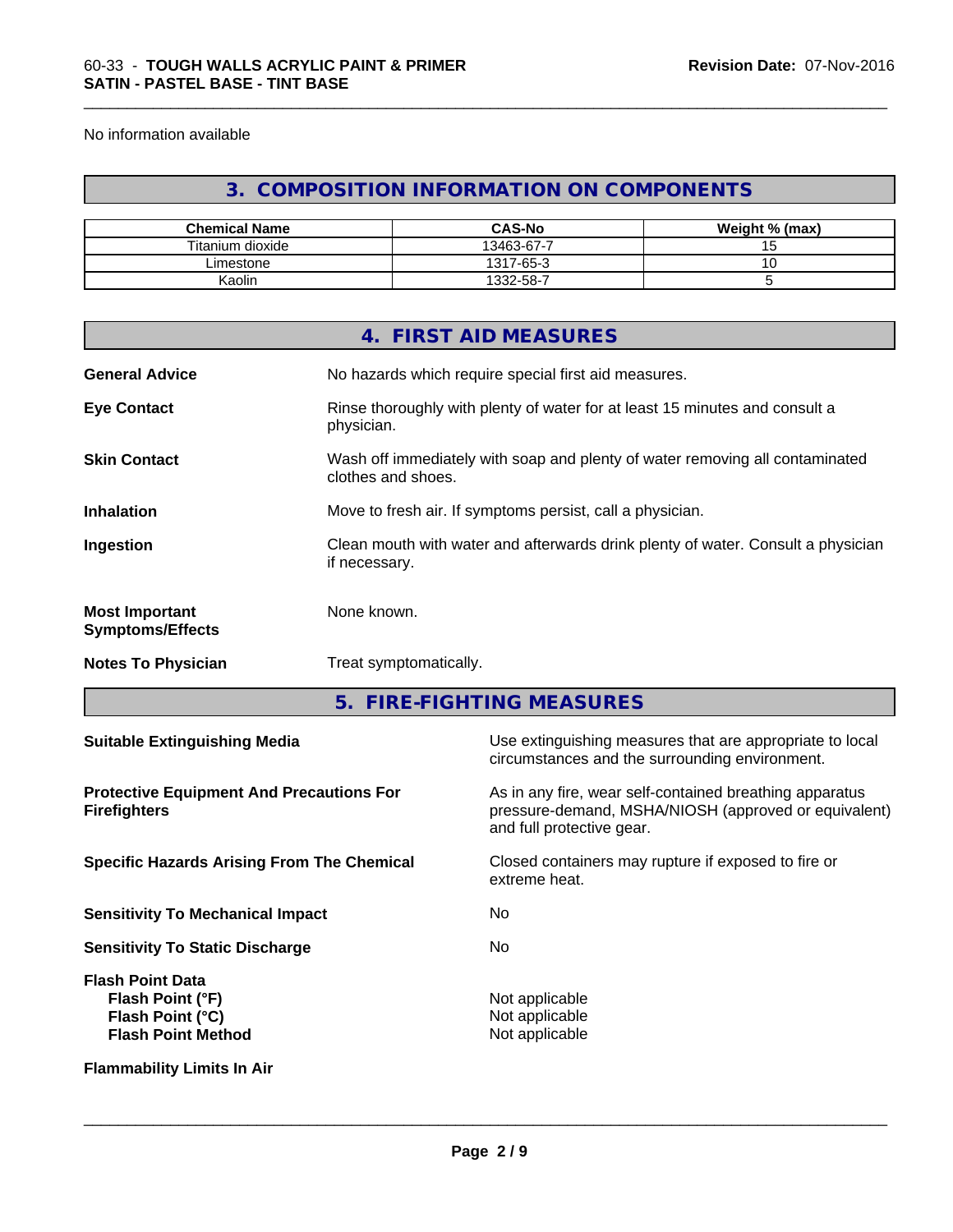#### **Lower Explosion Limit**<br> **Upper Explosion Limit**<br> **Upper Explosion Limit Upper Explosion Limit**

\_\_\_\_\_\_\_\_\_\_\_\_\_\_\_\_\_\_\_\_\_\_\_\_\_\_\_\_\_\_\_\_\_\_\_\_\_\_\_\_\_\_\_\_\_\_\_\_\_\_\_\_\_\_\_\_\_\_\_\_\_\_\_\_\_\_\_\_\_\_\_\_\_\_\_\_\_\_\_\_\_\_\_\_\_\_\_\_\_\_\_\_\_

| <b>NFPA</b> | <b>Health: 1</b> | <b>Flammability: 0</b> |
|-------------|------------------|------------------------|
|-------------|------------------|------------------------|

**Instability: 0 Special: Not Applicable** 

#### **NFPA Legend**

- 0 Not Hazardous
- 1 Slightly
- 2 Moderate
- 3 High
- 4 Severe

*The ratings assigned are only suggested ratings, the contractor/employer has ultimate responsibilities for NFPA ratings where this system is used.*

*Additional information regarding the NFPA rating system is available from the National Fire Protection Agency (NFPA) at www.nfpa.org.*

# **6. ACCIDENTAL RELEASE MEASURES**

| <b>Personal Precautions</b>      | Avoid contact with skin, eyes and clothing. Ensure adequate ventilation.                                                                                                         |  |  |
|----------------------------------|----------------------------------------------------------------------------------------------------------------------------------------------------------------------------------|--|--|
| <b>Other Information</b>         | Prevent further leakage or spillage if safe to do so.                                                                                                                            |  |  |
| <b>Environmental Precautions</b> | See Section 12 for additional Ecological Information.                                                                                                                            |  |  |
| <b>Methods For Clean-Up</b>      | Soak up with inert absorbent material. Sweep up and shovel into suitable<br>containers for disposal.                                                                             |  |  |
|                                  | 7. HANDLING AND STORAGE                                                                                                                                                          |  |  |
| <b>Handling</b>                  | Avoid contact with skin, eyes and clothing. Avoid breathing vapors, spray mists or<br>sanding dust. In case of insufficient ventilation, wear suitable respiratory<br>equipment. |  |  |

**Storage Storage Keep container tightly closed. Keep out of the reach of children.** 

**Incompatible Materials** No information available

**8. EXPOSURE CONTROLS / PERSONAL PROTECTION**

#### **Exposure Limits**

| <b>Chemical Name</b> | <b>ACGIH</b>             | <b>OSHA</b>              |
|----------------------|--------------------------|--------------------------|
| Titanium dioxide     | 10 mg/m $3$ - TWA        | 15 mg/m $3$ - TWA        |
| Limestone            | N/E                      | 15 mg/m $3$ - TWA        |
|                      |                          | $5 \text{ mg/m}^3$ - TWA |
| Kaolin               | $2 \text{ mg/m}^3$ - TWA | 15 mg/m $3$ - TWA        |
|                      |                          | $5 \text{ mg/m}^3$ - TWA |

#### **Legend**

ACGIH - American Conference of Governmental Industrial Hygienists Exposure Limits OSHA - Occupational Safety & Health Administration Exposure Limits N/E - Not Established

**Engineering Measures** Ensure adequate ventilation, especially in confined areas.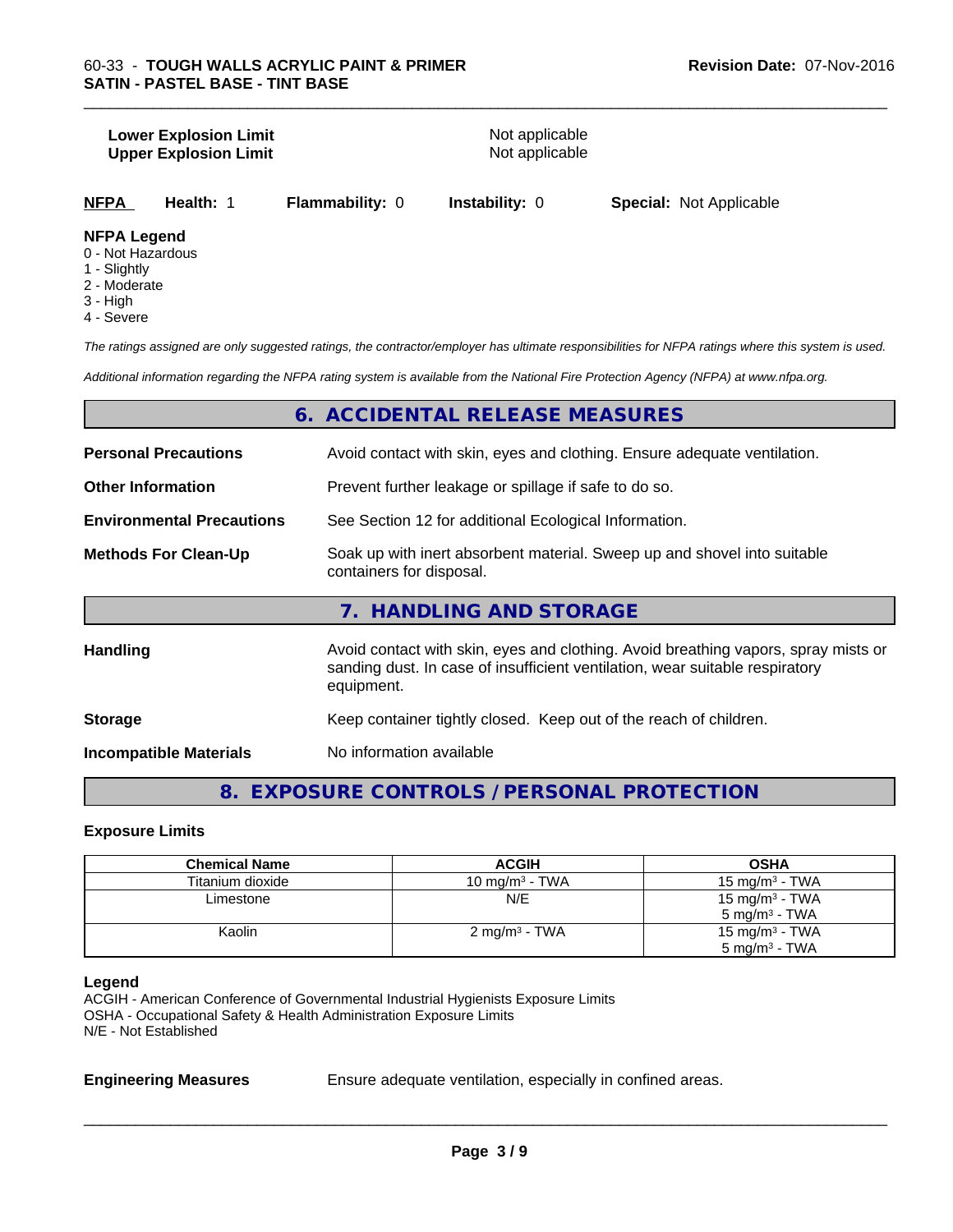| <b>Personal Protective Equipment</b> |                                                                                                                                     |
|--------------------------------------|-------------------------------------------------------------------------------------------------------------------------------------|
| <b>Eye/Face Protection</b>           | Safety glasses with side-shields.                                                                                                   |
| <b>Skin Protection</b>               | Protective gloves and impervious clothing.                                                                                          |
| <b>Respiratory Protection</b>        | In case of insufficient ventilation wear suitable respiratory equipment.                                                            |
| <b>Hygiene Measures</b>              | Avoid contact with skin, eyes and clothing. Remove and wash contaminated<br>clothing before re-use. Wash thoroughly after handling. |

# **9. PHYSICAL AND CHEMICAL PROPERTIES**

**Appearance** liquid **and a limitation of the contract of the contract of the contract of the contract of the contract of the contract of the contract of the contract of the contract of the contract of the contract of the c Odor Threshold No information available No information available Density (lbs/gal)** 10.0 - 10.4 **Specific Gravity** 1.19 - 1.24 **pH** No information available **Viscosity (cps)** No information available **Solubility Note 2008 Note 2008 Note 2008 Note 2008 Note 2008 Note 2008 Note 2008 Note 2009 Note 2009 Note 2009 Note 2009 Note 2009 Note 2009 Note 2009 Note 2009 Note 2009 Note 2009 Note Water Solubility** No information available **Evaporation Rate No information available**<br> **Vapor Pressure** Monton available Vapor Pressure **Vapor Density**<br> **We Solids**<br>
We Solids
2019<br>
2019<br>
2019<br>
2019<br>
2019<br>
2019<br>
2019<br>
2019<br>
2019<br>
2019 **Wt. % Solids** 40 - 50<br> **Vol. % Solids** 25 - 35 **Vol. % Solids Wt. % Volatiles** 50 - 60 **Vol. % Volatiles VOC Regulatory Limit (g/L)** < 100 **Boiling Point (°F)** 212 **Boiling Point (°C)** 100 **Freezing Point (°F)** 32 **Freezing Point (°C)** 0 **Flash Point (°F)** Not applicable **Flash Point (°C)**<br> **Flash Point Method**<br> **Flash Point Method**<br> **CO Flash Point Method**<br> **Flammability (solid. gas)** Not applicable<br>
Not applicable **Flammability** (solid, gas) **Upper Explosion Limit** Not applicable **Lower Explosion Limit** Not applicable **Autoignition Temperature (°F)** No information available **Autoignition Temperature (°C)** No information available **Decomposition Temperature (°F)** No information available **Decomposition Temperature (°C)** No information available **Partition Coefficient (n-octanol/water)** No information available

little or no odor **No information available** 

\_\_\_\_\_\_\_\_\_\_\_\_\_\_\_\_\_\_\_\_\_\_\_\_\_\_\_\_\_\_\_\_\_\_\_\_\_\_\_\_\_\_\_\_\_\_\_\_\_\_\_\_\_\_\_\_\_\_\_\_\_\_\_\_\_\_\_\_\_\_\_\_\_\_\_\_\_\_\_\_\_\_\_\_\_\_\_\_\_\_\_\_\_

# **10. STABILITY AND REACTIVITY**

| <b>Reactivity</b>             | Not Applicable                           |
|-------------------------------|------------------------------------------|
| <b>Chemical Stability</b>     | Stable under normal conditions.          |
| <b>Conditions To Avoid</b>    | Prevent from freezing.                   |
| <b>Incompatible Materials</b> | No materials to be especially mentioned. |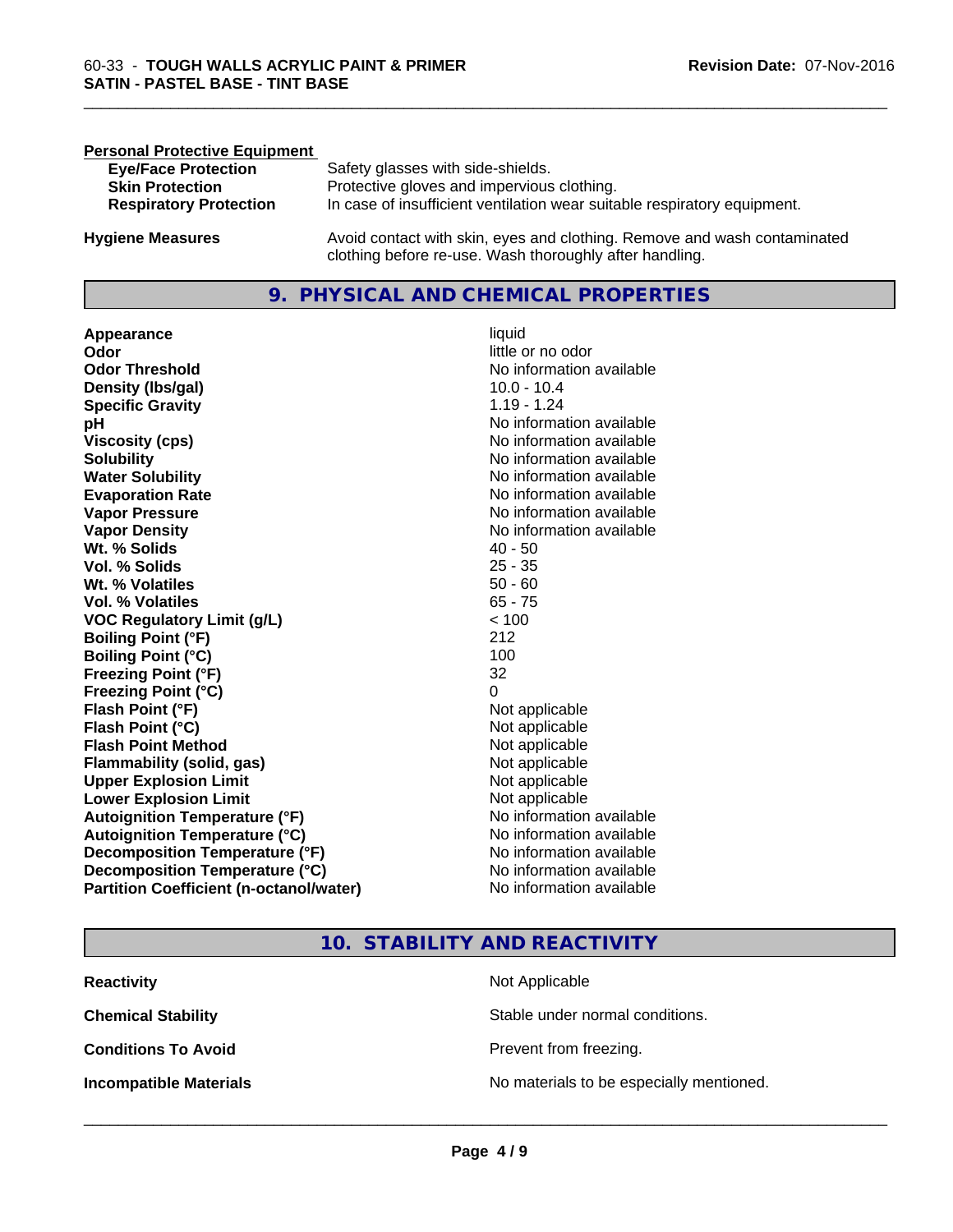| <b>Hazardous Decomposition Products</b><br>None under normal use.                                                                                                                                                                                                                                                                                                        |                                                                                                                                                                                                                                                                                                                                                                                                                                                                                                                                                                                  |  |
|--------------------------------------------------------------------------------------------------------------------------------------------------------------------------------------------------------------------------------------------------------------------------------------------------------------------------------------------------------------------------|----------------------------------------------------------------------------------------------------------------------------------------------------------------------------------------------------------------------------------------------------------------------------------------------------------------------------------------------------------------------------------------------------------------------------------------------------------------------------------------------------------------------------------------------------------------------------------|--|
| <b>Possibility Of Hazardous Reactions</b><br>None under normal conditions of use.                                                                                                                                                                                                                                                                                        |                                                                                                                                                                                                                                                                                                                                                                                                                                                                                                                                                                                  |  |
|                                                                                                                                                                                                                                                                                                                                                                          | 11. TOXICOLOGICAL INFORMATION                                                                                                                                                                                                                                                                                                                                                                                                                                                                                                                                                    |  |
| <b>Product Information</b>                                                                                                                                                                                                                                                                                                                                               |                                                                                                                                                                                                                                                                                                                                                                                                                                                                                                                                                                                  |  |
| Information on likely routes of exposure                                                                                                                                                                                                                                                                                                                                 |                                                                                                                                                                                                                                                                                                                                                                                                                                                                                                                                                                                  |  |
| <b>Principal Routes of Exposure</b>                                                                                                                                                                                                                                                                                                                                      | Eye contact, skin contact and inhalation.                                                                                                                                                                                                                                                                                                                                                                                                                                                                                                                                        |  |
| <b>Acute Toxicity</b>                                                                                                                                                                                                                                                                                                                                                    |                                                                                                                                                                                                                                                                                                                                                                                                                                                                                                                                                                                  |  |
| <b>Product Information</b>                                                                                                                                                                                                                                                                                                                                               | No information available                                                                                                                                                                                                                                                                                                                                                                                                                                                                                                                                                         |  |
| Information on toxicological effects                                                                                                                                                                                                                                                                                                                                     |                                                                                                                                                                                                                                                                                                                                                                                                                                                                                                                                                                                  |  |
| <b>Symptoms</b>                                                                                                                                                                                                                                                                                                                                                          | No information available                                                                                                                                                                                                                                                                                                                                                                                                                                                                                                                                                         |  |
|                                                                                                                                                                                                                                                                                                                                                                          | Delayed and immediate effects as well as chronic effects from short and long-term exposure                                                                                                                                                                                                                                                                                                                                                                                                                                                                                       |  |
| Eye contact<br><b>Skin contact</b><br>Inhalation<br>Ingestion<br><b>Sensitization:</b><br><b>Neurological Effects</b><br><b>Mutagenic Effects</b><br><b>Reproductive Effects</b><br><b>Developmental Effects</b><br><b>Target Organ Effects</b><br><b>STOT - single exposure</b><br><b>STOT - repeated exposure</b><br>Other adverse effects<br><b>Aspiration Hazard</b> | May cause slight irritation.<br>Substance may cause slight skin irritation. Prolonged or repeated contact may dry<br>skin and cause irritation.<br>May cause irritation of respiratory tract.<br>Ingestion may cause gastrointestinal irritation, nausea, vomiting and diarrhea.<br>No information available<br>No information available.<br>No information available.<br>No information available.<br>No information available.<br>No information available.<br>No information available.<br>No information available.<br>No information available.<br>No information available |  |
| <b>Numerical measures of toxicity</b>                                                                                                                                                                                                                                                                                                                                    |                                                                                                                                                                                                                                                                                                                                                                                                                                                                                                                                                                                  |  |
|                                                                                                                                                                                                                                                                                                                                                                          | The following values are calculated based on chapter 3.1 of the GHS document                                                                                                                                                                                                                                                                                                                                                                                                                                                                                                     |  |
| <b>ATEmix (oral)</b><br><b>ATEmix (dermal)</b>                                                                                                                                                                                                                                                                                                                           | 65570 mg/kg<br>1553150 mg/kg                                                                                                                                                                                                                                                                                                                                                                                                                                                                                                                                                     |  |

\_\_\_\_\_\_\_\_\_\_\_\_\_\_\_\_\_\_\_\_\_\_\_\_\_\_\_\_\_\_\_\_\_\_\_\_\_\_\_\_\_\_\_\_\_\_\_\_\_\_\_\_\_\_\_\_\_\_\_\_\_\_\_\_\_\_\_\_\_\_\_\_\_\_\_\_\_\_\_\_\_\_\_\_\_\_\_\_\_\_\_\_\_

# **Component**

Titanium dioxide LD50 Oral: > 10000 mg/kg (Rat) **Kaolin** LD50 Oral: > 5000 mg/kg (Rat)

# **Carcinogenicity**

*The information below indicateswhether each agency has listed any ingredient as a carcinogen:.*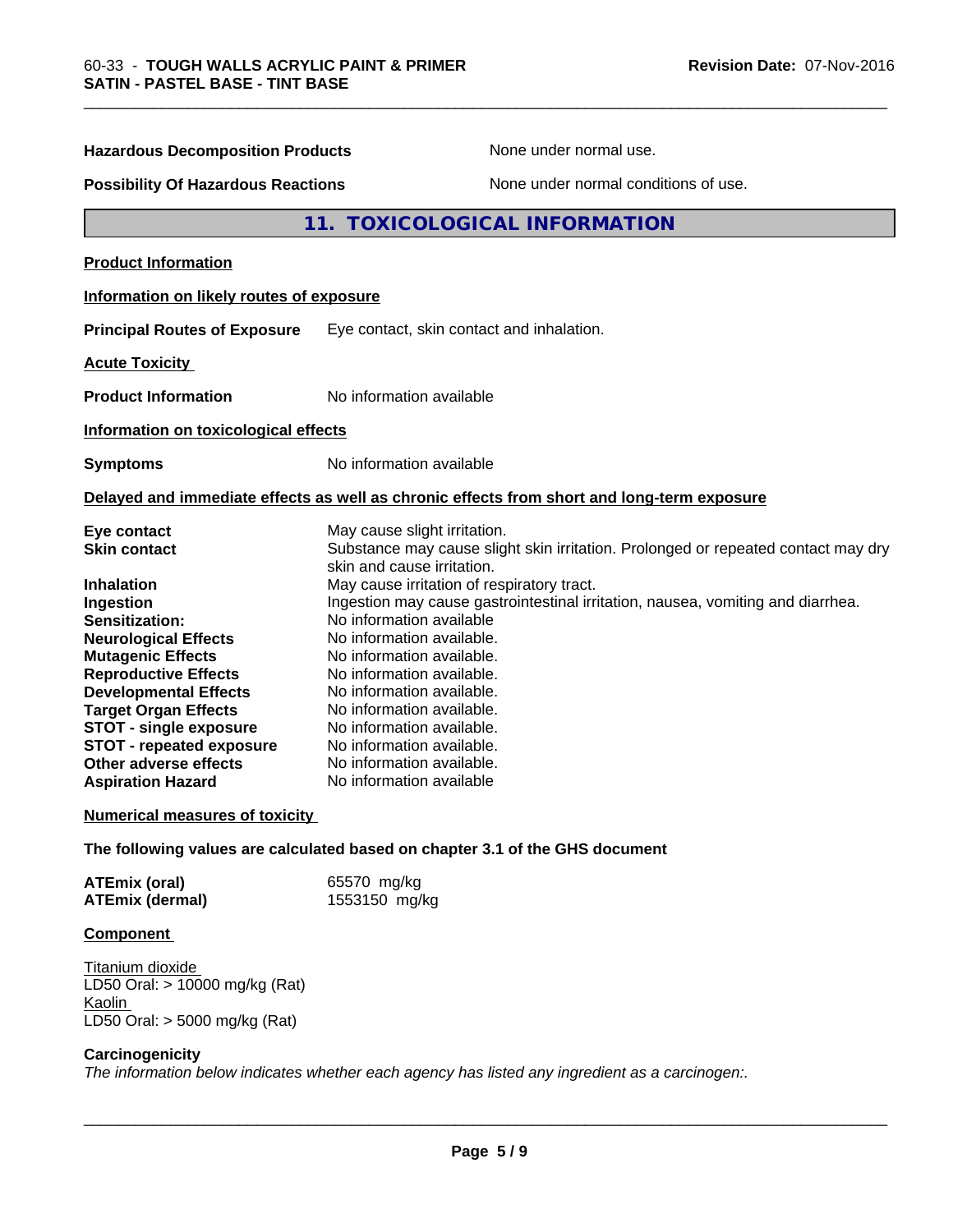| <b>Chemical Name</b>             | <b>IARC</b>          | <b>NTP</b> | <b>OSHA Carcinogen</b> |
|----------------------------------|----------------------|------------|------------------------|
|                                  | Possible Human<br>2B |            | Listed                 |
| .<br>dioxide<br><u>I</u> itanium | Carcinogen           |            |                        |

\_\_\_\_\_\_\_\_\_\_\_\_\_\_\_\_\_\_\_\_\_\_\_\_\_\_\_\_\_\_\_\_\_\_\_\_\_\_\_\_\_\_\_\_\_\_\_\_\_\_\_\_\_\_\_\_\_\_\_\_\_\_\_\_\_\_\_\_\_\_\_\_\_\_\_\_\_\_\_\_\_\_\_\_\_\_\_\_\_\_\_\_\_

• Although IARC has classified titanium dioxide as possibly carcinogenic to humans (2B), their summary concludes: "No significant exposure to titanium dioxide is thought to occur during the use of products in which titanium dioxide is bound to other materials, such as paint."

#### **Legend**

IARC - International Agency for Research on Cancer NTP - National Toxicity Program OSHA - Occupational Safety & Health Administration

**12. ECOLOGICAL INFORMATION**

# **Ecotoxicity Effects**

The environmental impact of this product has not been fully investigated.

# **Product Information**

# **Acute Toxicity to Fish**

No information available

# **Acute Toxicity to Aquatic Invertebrates**

No information available

# **Acute Toxicity to Aquatic Plants**

No information available

# **Persistence / Degradability**

No information available.

# **Bioaccumulation / Accumulation**

No information available.

# **Mobility in Environmental Media**

No information available.

# **Ozone**

No information available

# **Component**

# **Acute Toxicity to Fish**

Titanium dioxide  $LCS0: > 1000$  mg/L (Fathead Minnow - 96 hr.)

# **Acute Toxicity to Aquatic Invertebrates**

No information available

# **Acute Toxicity to Aquatic Plants**

No information available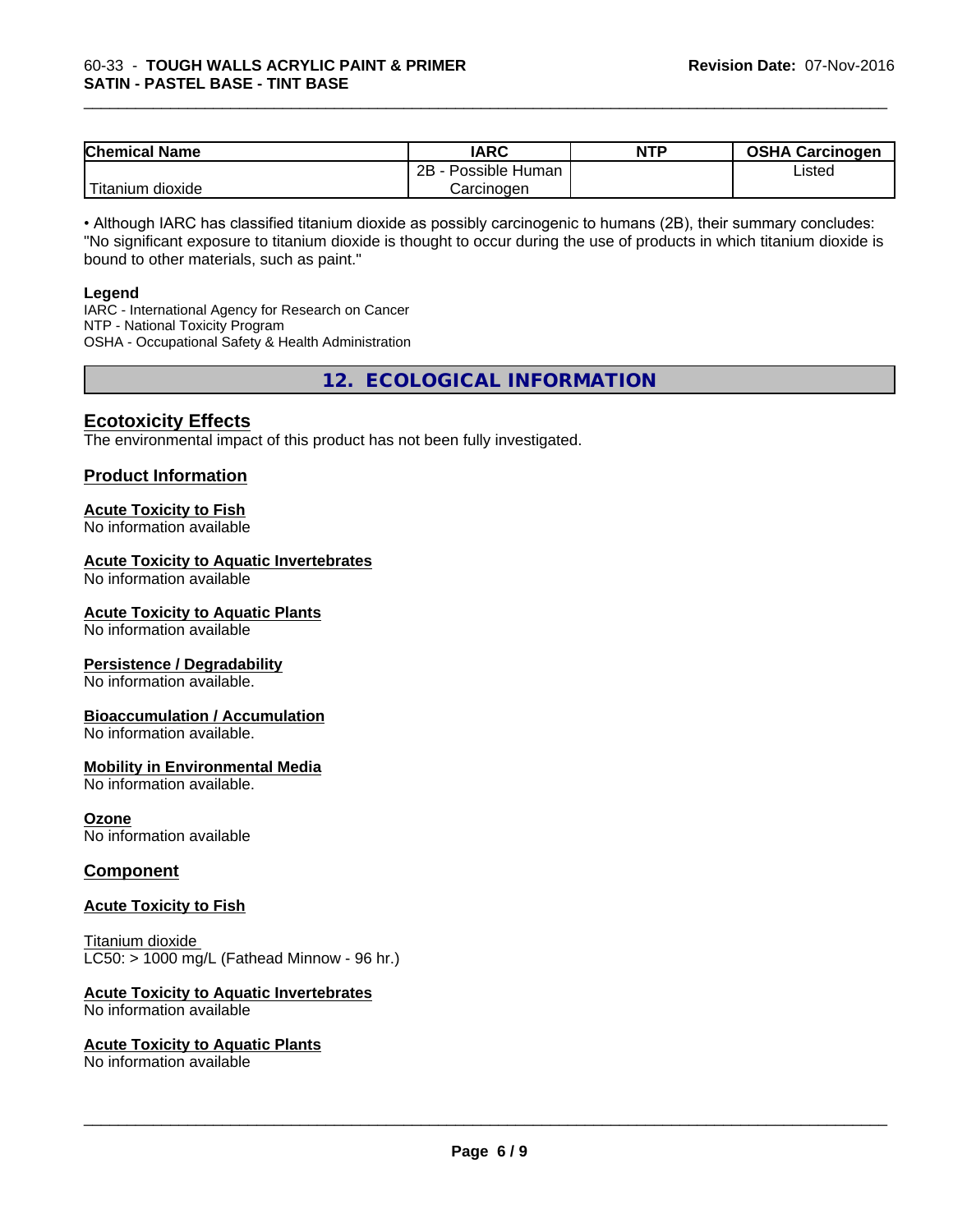|                              | 13. DISPOSAL CONSIDERATIONS                                                                                                                                                                                               |
|------------------------------|---------------------------------------------------------------------------------------------------------------------------------------------------------------------------------------------------------------------------|
| <b>Waste Disposal Method</b> | Dispose of in accordance with federal, state, and local regulations. Local<br>requirements may vary, consult your sanitation department or state-designated<br>environmental protection agency for more disposal options. |
|                              | 14. TRANSPORT INFORMATION                                                                                                                                                                                                 |
| <b>DOT</b>                   | Not regulated                                                                                                                                                                                                             |
| <b>ICAO/IATA</b>             | Not regulated                                                                                                                                                                                                             |
| <b>IMDG/IMO</b>              | Not regulated                                                                                                                                                                                                             |
|                              | 15. REGULATORY INFORMATION                                                                                                                                                                                                |
|                              |                                                                                                                                                                                                                           |

\_\_\_\_\_\_\_\_\_\_\_\_\_\_\_\_\_\_\_\_\_\_\_\_\_\_\_\_\_\_\_\_\_\_\_\_\_\_\_\_\_\_\_\_\_\_\_\_\_\_\_\_\_\_\_\_\_\_\_\_\_\_\_\_\_\_\_\_\_\_\_\_\_\_\_\_\_\_\_\_\_\_\_\_\_\_\_\_\_\_\_\_\_

# **International Inventories**

| <b>TSCA: United States</b> | Yes - All components are listed or exempt. |
|----------------------------|--------------------------------------------|
| <b>DSL: Canada</b>         | Yes - All components are listed or exempt. |

# **Federal Regulations**

#### **SARA 311/312 hazardous categorization**

| Acute Health Hazard               | No. |  |
|-----------------------------------|-----|--|
| Chronic Health Hazard             | N٥  |  |
| Fire Hazard                       | N٥  |  |
| Sudden Release of Pressure Hazard | Nο  |  |
| Reactive Hazard                   | N٥  |  |

# **SARA 313**

Section 313 of Title III of the Superfund Amendments and Reauthorization Act of 1986 (SARA). This product contains a chemical or chemicals which are subject to the reporting requirements of the Act and Title 40 of the Code of Federal Regulations, Part 372:

*None*

# **Clean Air Act,Section 112 Hazardous Air Pollutants (HAPs) (see 40 CFR 61)**

This product contains the following HAPs:

*None*

# **State Regulations**

# **California Proposition 65**

This product may contain small amounts of materials known to the state of California to cause cancer or reproductive *harm.*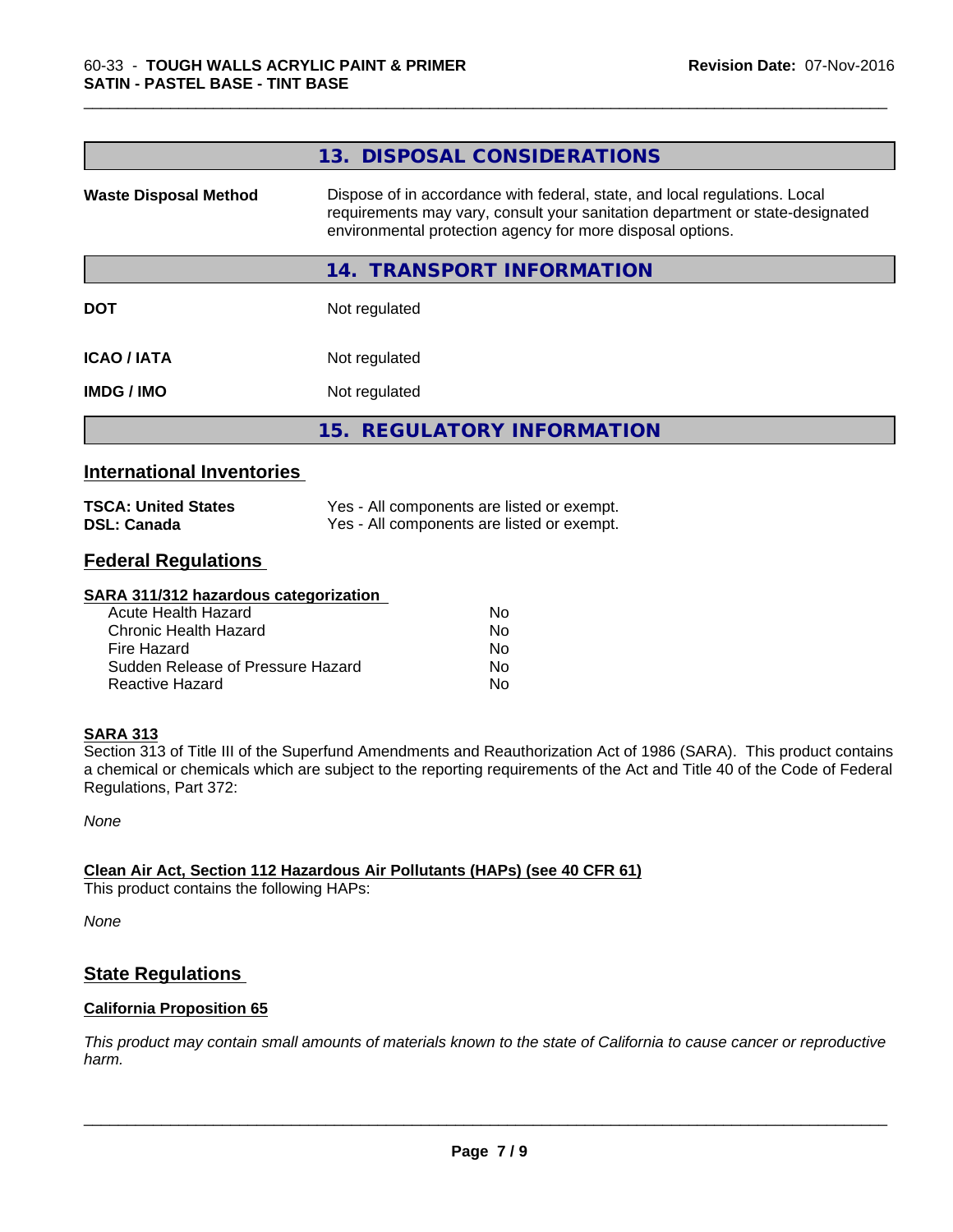# **State Right-to-Know**

| <b>Chemical Name</b> | <b>Massachusetts</b> | <b>New Jersey</b> | Pennsylvania |
|----------------------|----------------------|-------------------|--------------|
| Titanium dioxide     |                      |                   |              |
| ∟imestone            |                      |                   |              |
| Kaolin               |                      |                   |              |

\_\_\_\_\_\_\_\_\_\_\_\_\_\_\_\_\_\_\_\_\_\_\_\_\_\_\_\_\_\_\_\_\_\_\_\_\_\_\_\_\_\_\_\_\_\_\_\_\_\_\_\_\_\_\_\_\_\_\_\_\_\_\_\_\_\_\_\_\_\_\_\_\_\_\_\_\_\_\_\_\_\_\_\_\_\_\_\_\_\_\_\_\_

#### **Legend**

X - Listed

| 16. OTHER INFORMATION |
|-----------------------|
|-----------------------|

| HMIS -                   | Health: 1 | <b>Flammability: 0</b> | <b>Reactivity: 0</b> | $PPE: -$ |  |
|--------------------------|-----------|------------------------|----------------------|----------|--|
| <b>HMIS Legend</b>       |           |                        |                      |          |  |
| 0 - Minimal Hazard       |           |                        |                      |          |  |
| 1 - Slight Hazard        |           |                        |                      |          |  |
| 2 - Moderate Hazard      |           |                        |                      |          |  |
| 3 - Serious Hazard       |           |                        |                      |          |  |
| 4 - Severe Hazard        |           |                        |                      |          |  |
| * - Chronic Hazard       |           |                        |                      |          |  |
| $\cdots$ $\sim$ $\cdots$ |           |                        |                      |          |  |

*Note: The PPE rating has intentionally been left blank. Choose appropriate PPE that will protect employees from the hazards the material will present under the actual normal conditions of use.* X - Consult your supervisor or S.O.P. for "Special" handling instructions.

*Caution: HMISÒ ratings are based on a 0-4 rating scale, with 0 representing minimal hazards or risks, and 4 representing significant hazards or risks. Although HMISÒ ratings are not required on MSDSs under 29 CFR 1910.1200, the preparer, has chosen to provide them. HMISÒ ratings are to be used only in conjunction with a fully implemented HMISÒ program by workers who have received appropriate HMISÒ training. HMISÒ is a registered trade and service mark of the NPCA. HMISÒ materials may be purchased exclusively from J. J. Keller (800) 327-6868.*

**WARNING!** If you scrape, sand, or remove old paint, you may release lead dust. LEAD IS TOXIC. EXPOSURE TO LEAD DUST CAN CAUSE SERIOUS ILLNESS, SUCH AS BRAIN DAMAGE, ESPECIALLY IN CHILDREN. PREGNANT WOMEN SHOULD ALSO AVOID EXPOSURE.Wear a NIOSH approved respirator to control lead exposure. Clean up carefully with a HEPA vacuum and a wet mop. Before you start, find out how to protect yourself and your family by contacting the National Lead Information Hotline at 1-800-424-LEAD or log on to www.epa.gov/lead.

| <b>Prepared By</b>      | <b>Product Stewardship Department</b><br>Benjamin Moore & Co.<br>101 Paragon Drive<br>Montvale, NJ 07645<br>855-724-6802 |
|-------------------------|--------------------------------------------------------------------------------------------------------------------------|
| <b>Revision Date:</b>   | 07-Nov-2016                                                                                                              |
| <b>Revision Summary</b> | Not available                                                                                                            |

Disclaimer

The information contained herein is presented in good faith and believed to be accurate as of the effective date shown above. This information is furnished without warranty of any kind. Employers should use this information only as a **supplement to other information gathered by them and must make independent determination of suitability and** completeness of information from all sources to assure proper use of these materials and the safety and health of employees. Any use of this data and information must be determined by the user to be in accordance with applicable **federal, provincial, and local laws and regulations.**